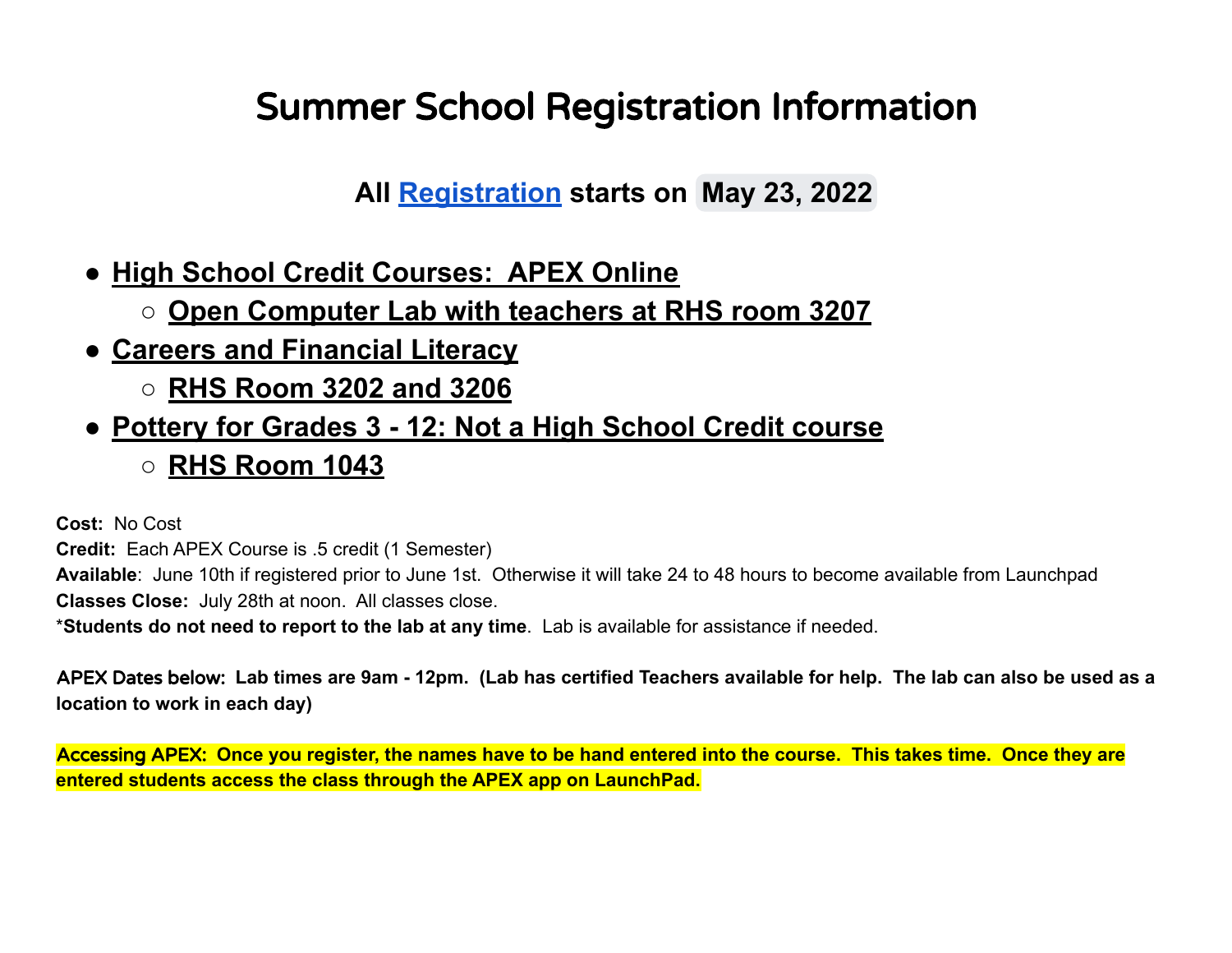#### In Person Assistance available at RHS 3000 building upstairs

#### **Monday Jun 20, 2022 NO CLASSES**

Monday - Thursday starting Tuesday, June 21 - July 28, 2022

Lab Closed July 4-8 but classes are still available to work on during this week

● Teachers are still available by email from assistance

**Location:** Richland High School: Locations will be open for in-person assistance by certified Teachers **[Registration:](https://docs.google.com/forms/d/1oGMc65SRhD7eOuPmSlrkb81jqrTABkukNecHxfL1kVY/edit) Registration Starts on May 23, 2022 at 8:00 am Dave Filipy ( [David.Filipy@RSD.EDU](mailto:David.Filipy@RSD.EDU) ) Phone: 509-967-6425 Extension 1326**

#### **[RSD Course Catalog:](https://www.rsd.edu/students/course-catalogs-four-year-planning-tool)**

**Important Note: \*Please contact your counselor at the High School to confirm the exact class you need. Please register for 1 or 2 Courses at a time. If you need another course throughout the summer and you will have time to complete another, we can open registration for that course.**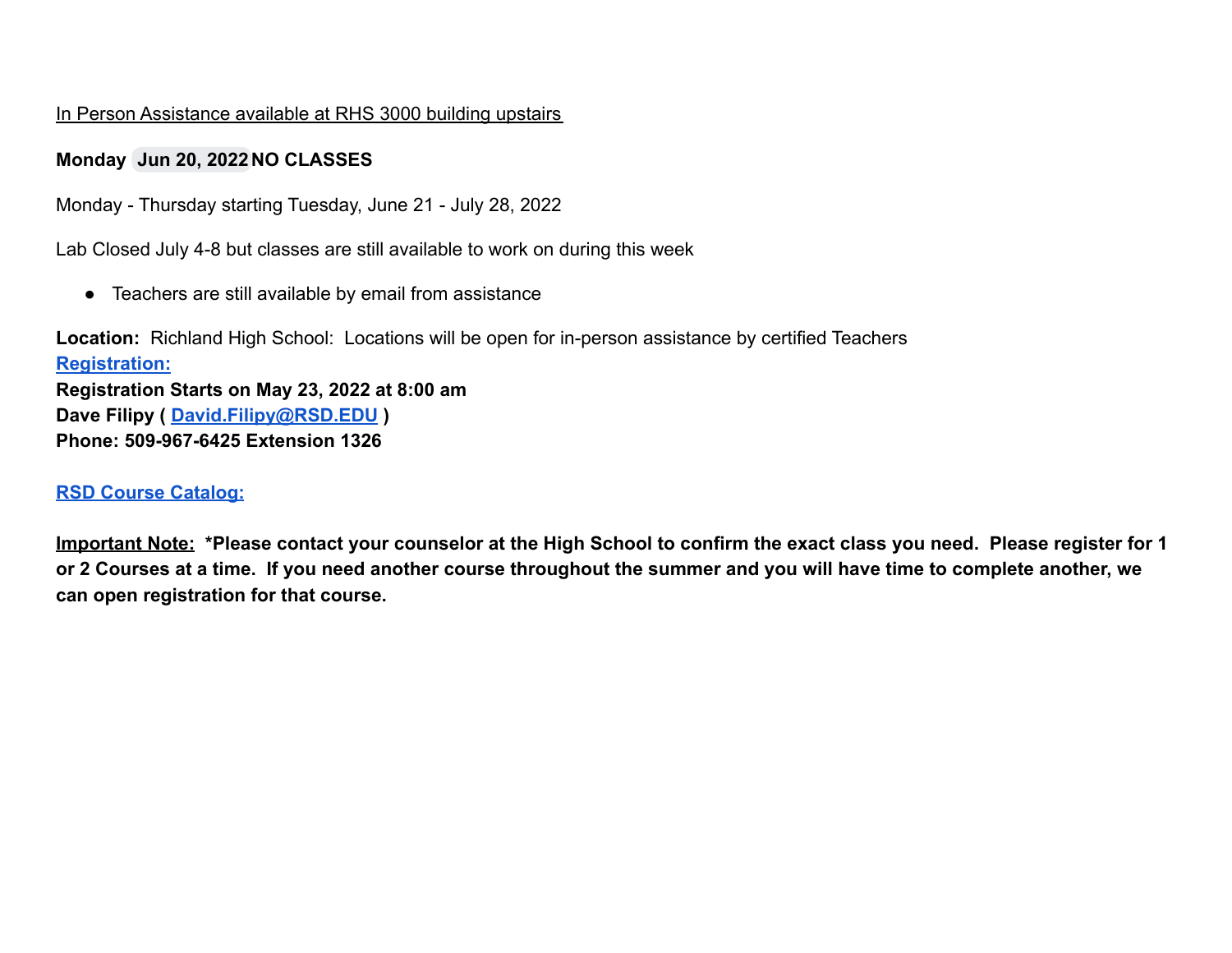# **LANGUAGE ARTS**

| <b>Course</b>                               | <b>Course Code</b> | <b>RSD Catalog</b> | <b>APEX description</b>                                                                                                                                                                                                                                                       |
|---------------------------------------------|--------------------|--------------------|-------------------------------------------------------------------------------------------------------------------------------------------------------------------------------------------------------------------------------------------------------------------------------|
| LA 9 Semester 1                             | 1410               | $Link$ (Page 43)   | The focus in this course is on fiction and nonfiction genres. Students<br>read short stories, poems, a full-length novel, and analyze the use of<br>elements of literature in developing character, plot, and theme.                                                          |
| LA 9 Semester 2                             | 1411               | $Link$ (Page 43)   | *The focus of this course is a continuation of LA 9 semester 1                                                                                                                                                                                                                |
| LA 10 Semester 1                            | 1510               | $Link$ (Page 43)   | The focus of this course is the writing process. Three writing<br>applications guide the curriculum: persuasive, expository, and<br>narrative writing. Readings include poems, stories, speeches, plays,<br>and a graphic novel, as well as a variety of informational texts. |
| LA 10 Semester 2                            | 1511               | $Link$ (Page 43)   | The focus of this course is a continuation of LA 10 semester 1                                                                                                                                                                                                                |
| American<br>Literature<br>semester 1        | 1610               | $Link$ (Page 43)   | Students examine the belief systems, events, and literature that have<br>shaped the United States. They analyze a wide range of literature,<br>both fiction and nonfiction.                                                                                                   |
| American<br>Literature<br><b>Semester 2</b> | 1611               | $Link$ (Page 43)   | Students gain an understanding of the way American literature<br>represents the array of voices contributing to our multicultural<br>identity. They build writing skills by composing analytical essays,<br>persuasive essays, personal narratives, and research papers.      |
| <b>Early World Lit</b>                      | 1800               | $Link$ (Page 43)   | Students closely analyze world literature and consider how we<br>humans define and interact with the unknown, the monstrous, and the<br>heroic. They build writing skills by composing analytical essays,<br>persuasive essays, personal narratives, and research papers.     |
| Contemporary<br>Literature                  | 1880               | $Link$ (Page 50)   | Students read works from those who experienced the imperialism of<br>the British Empire, both fiction and nonfiction. They build writing<br>skills by composing analytical essays, persuasive essays, personal<br>narratives, and research papers.                            |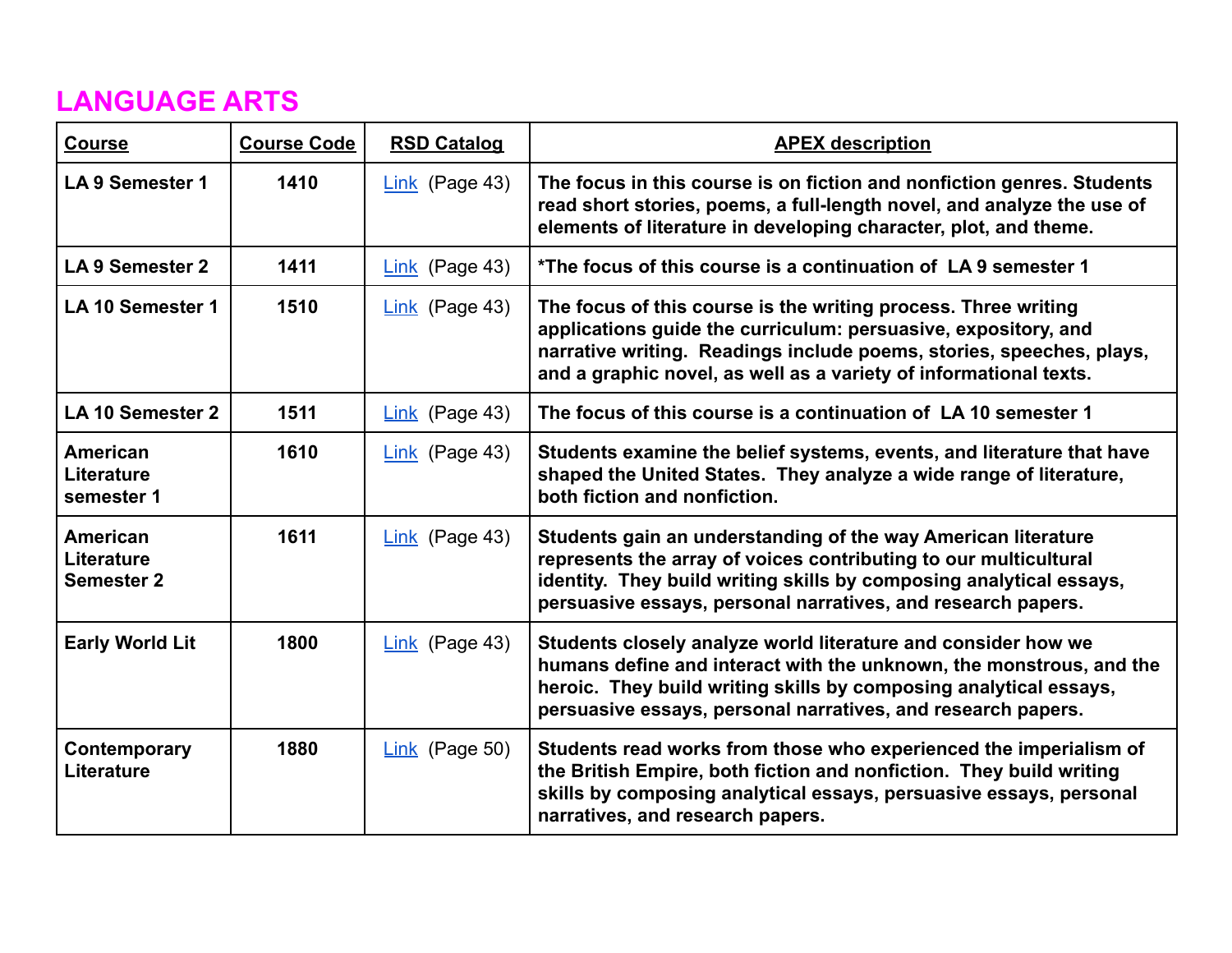| <b>Creative Writing</b> | 1730 | Link (Page 50)                                                                                        | This course focuses on the exploration of short fiction and poetry.<br>Elements of fiction writing explored in this course include attention to<br>specific detail, observation, character development, setting, plot, and<br>point of view.                                                       |
|-------------------------|------|-------------------------------------------------------------------------------------------------------|----------------------------------------------------------------------------------------------------------------------------------------------------------------------------------------------------------------------------------------------------------------------------------------------------|
| <b>Media Literacy</b>   | 1636 | <b>RSD course</b><br>code, but no<br>description in<br>Course Catalog<br>(check with HS<br>counselor) | The focus of this course is on non-traditional media reading skills,<br>including how to approach, analyze, and respond to advertisements,<br>blogs, websites, social media, news media, and wikis. Students also<br>engage in a variety of writing activities in non-traditional media<br>genres. |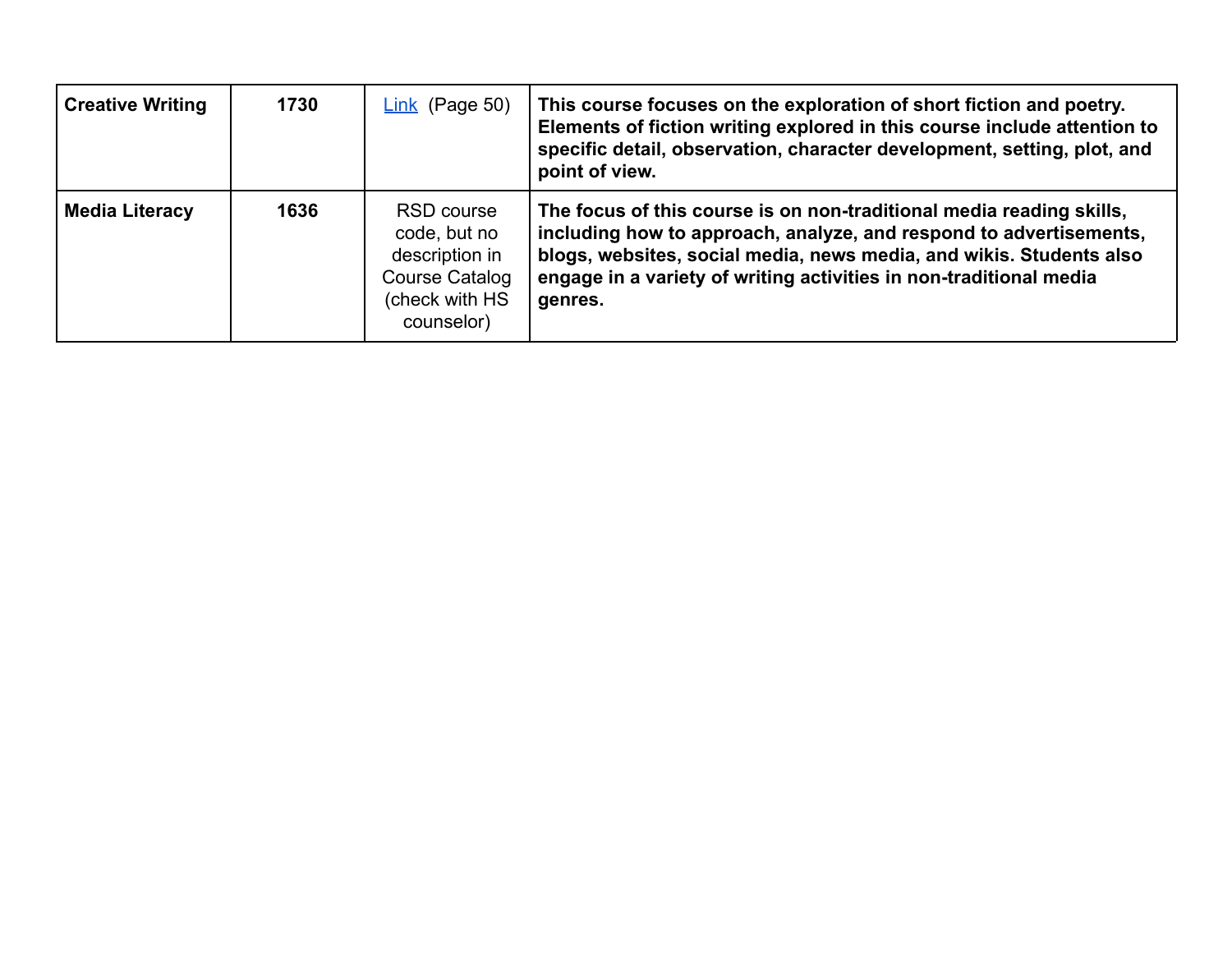## **SOCIAL STUDIES**

| <b>Course</b>                                   | <b>Course Code</b> | <b>RSD Catalog</b> | <b>APEX description</b>                                                                                                                                                                                                                                                                                                                                                                          |
|-------------------------------------------------|--------------------|--------------------|--------------------------------------------------------------------------------------------------------------------------------------------------------------------------------------------------------------------------------------------------------------------------------------------------------------------------------------------------------------------------------------------------|
| <b>Psychology</b>                               | 3614               | $Link$ (Page 68)   | Psychology provides a solid overview of the field's major domains:<br>methods, biopsychology, cognitive and developmental psychology, and<br>variations in individual and group behavior.                                                                                                                                                                                                        |
| <b>Ancient/Medieval</b><br><b>History</b>       | 3640               | $Link$ (Page 68)   | The course traces the development of civilizations around the world<br>from prehistory to the Renaissance.                                                                                                                                                                                                                                                                                       |
| <b>Economics</b><br>(not Consumer<br>Economics) | 3750               | $Link$ (Page 68)   | The course covers fundamental properties of economics, the basics of<br>supply and demand; theories of value; the concept of money and how it<br>evolved; the role of banks, investment houses, and the Federal Reserve;<br>the productivity, wages, investment, and growth involved in capitalism;<br>unemployment, inflations, and the national debt; and a survey of global<br>markets.       |
| <b>Modern World</b><br><b>History</b>           | 3670               | $Link$ (Page 68)   | Students study the major turning points that shaped the modern world<br>including the Enlightenment, industrialization, imperialism, nationalism,<br>political revolutions, the world wars, the Cold War, decolonization, and<br>globalization.                                                                                                                                                  |
| <b>Sociology</b>                                | 3620               | $Link$ (Page 68)   | Sociology examines why people think and behave as they do in<br>relationships, groups, institutions, and societies including individual<br>and group identity, social structures and institutions, social change,<br>social stratification, social dynamics in recent and current events, the<br>effects of social change on individuals, and the research methods used<br>by social scientists. |
| <b>US History I</b>                             | 3444               | $Link$ (Page 68)   | This course traces the nation's history from the pre-colonial period to<br>the end of the American Civil War.                                                                                                                                                                                                                                                                                    |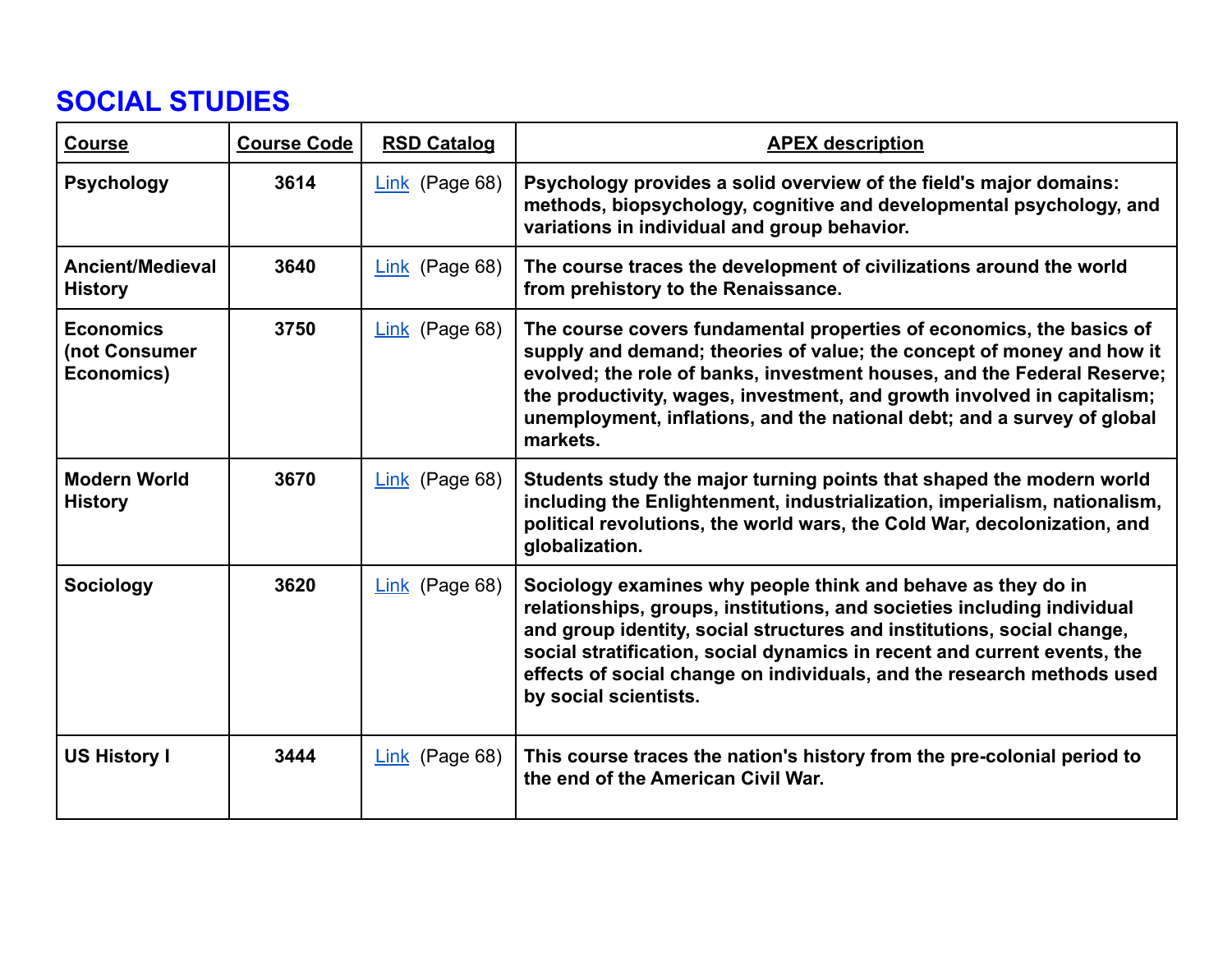| <b>US History II</b>   | 3445 | (Page 68)<br><b>Link</b> | This course traces the nation's history from the end of the Civil War to<br>the present. It describes the emergence of the United States as an<br>industrial nation, highlighting social policy as well as its role in modern<br>world affairs. |
|------------------------|------|--------------------------|-------------------------------------------------------------------------------------------------------------------------------------------------------------------------------------------------------------------------------------------------|
| <b>US Government</b>   | 3720 | $Link$ (Page 68)         | Students examine the history, principles, and function of the political<br>system, the U.S. Constitution, philosophies at the heart of American<br>democracy, and knowledge needed to be informed and empowered<br>citizens.                    |
| <b>World Geography</b> | 3410 | $Link$ (Page 68)         | Students explore how geographic features, human relationships,<br>political and social structures, economics, science and technology, and<br>the arts have developed and influenced life in countries around the<br>world.                      |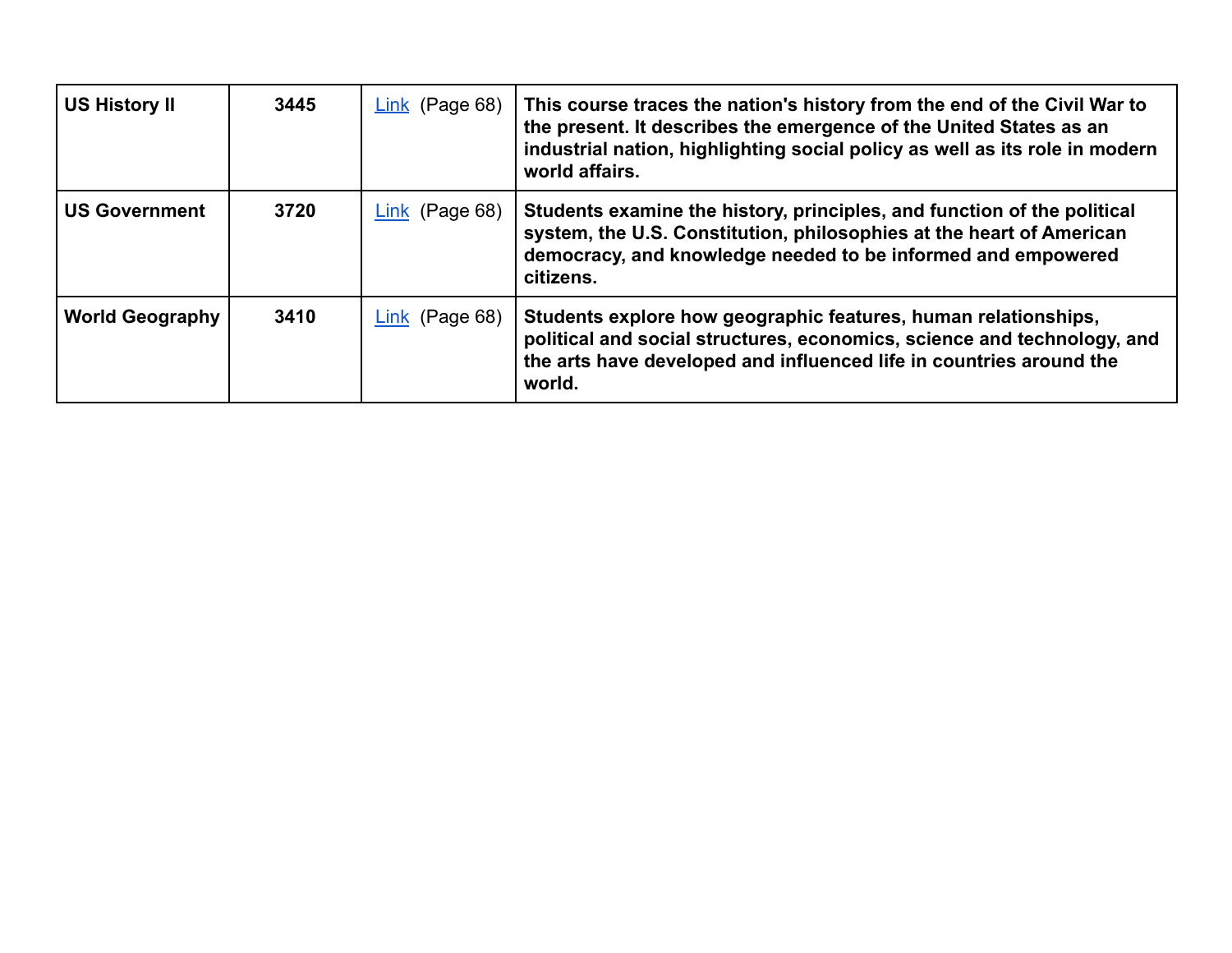# **SCIENCE**

| <b>Course</b>                                | <b>Course Code</b> | <b>RSD Catalog</b> | <b>APEX description</b>                                                                                                                                                                                                                                                                                                           |
|----------------------------------------------|--------------------|--------------------|-----------------------------------------------------------------------------------------------------------------------------------------------------------------------------------------------------------------------------------------------------------------------------------------------------------------------------------|
| <b>General Science</b>                       | 4490               | Link (Page 59)     | This course is a general overview of key concepts found in Earth<br>science, physical science, and life science. Focus on scientific<br>inquiry and critical thinking skills will help students thrive in other<br>science classes as well.                                                                                       |
| <b>Biology Semester 1</b>                    | 4450               | $Link$ (Page 62)   | The course is an introduction to the nature of science and biology,<br>including the major themes of structure and function, matter and<br>energy flow, systems, and the interconnectedness of life. Students<br>apply those themes to the structure and function of the cell, cellular<br>metabolism, and biogeochemical cycles. |
| <b>Biology Semester 2</b>                    | 4451               | $Link$ (Page 62)   | Students explore the connections and interactions between living<br>things by studying genetics, ecosystems and natural selection, and<br>evolution as well as an applied look at human biology.                                                                                                                                  |
| <b>Earth Science</b><br><b>Semester 1</b>    | 4440               | $Link$ (Page 62)   | Course topics include an exploration of the major cycles that affect<br>every aspect of life, including weather, climate, air movement,<br>tectonics, volcanic eruptions, rocks, minerals, geologic history,<br>Earth's environment, sustainability, and energy resources.                                                        |
| <b>Earth Science</b><br><b>Semester 2</b>    | 4441               | Link (Page $62$ )  | *The focus of this course is a continuation of Earth Science<br>semester 1                                                                                                                                                                                                                                                        |
| <b>Physical Science</b><br>Semester 1        | 4410               | $Link$ (Page 62)   | Course topics include an introduction to kinematics, including<br>gravity and two-dimensional motion; force; momentum; waves;<br>electricity; atoms; the periodic table of elements; molecular<br>bonding; chemical reactivity; gasses; and an introduction to<br>nuclear energy.                                                 |
| <b>Physical Science</b><br><b>Semester 2</b> | 4411               | $Link$ (Page 62)   | *The focus of this course is a continuation of Physical Science<br>semester 1                                                                                                                                                                                                                                                     |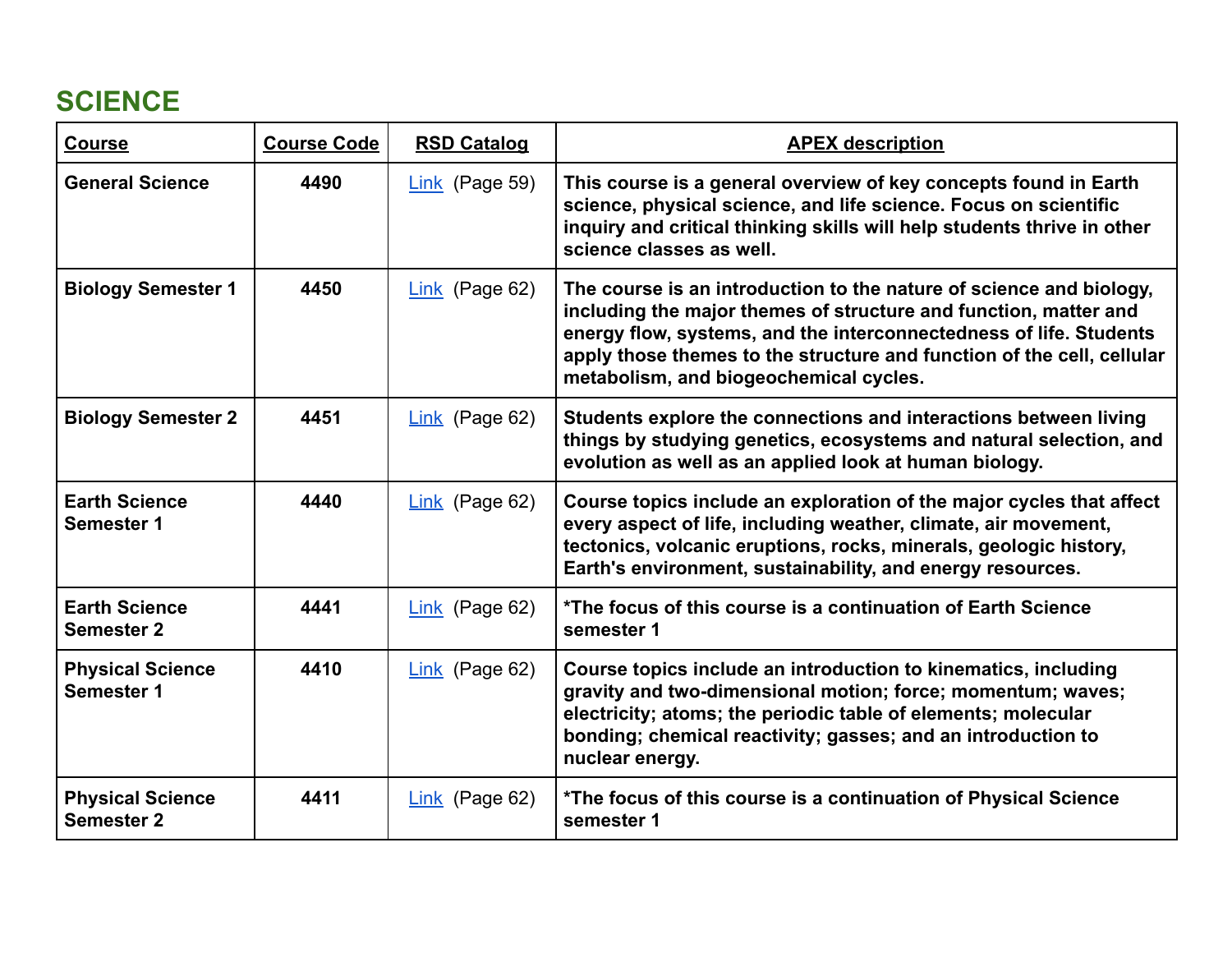#### **MATH**

| <b>Course</b>                | <b>Course Code</b> | <b>RSD Catalog</b> | <b>APEX description</b>                                                                                                                                                                                                                                                                                                                                                                   |
|------------------------------|--------------------|--------------------|-------------------------------------------------------------------------------------------------------------------------------------------------------------------------------------------------------------------------------------------------------------------------------------------------------------------------------------------------------------------------------------------|
| <b>Algebra I Semester 1</b>  | 2440               | $Link$ (Page 53)   | Course topics include problem-solving with basic equations and<br>formulas; an introduction to functions and problem solving; linear<br>equations and systems of linear equations; exponents and<br>exponential functions; sequences and functions; descriptive<br>statistics; polynomials and factoring; quadratic equations and<br>functions; and function transformations and inverses |
| <b>Algebra I Semester 2</b>  | 2441               | $Link$ (Page 53)   | *The focus of this course is a continuation of Algebra I semester 1                                                                                                                                                                                                                                                                                                                       |
| <b>Geometry Semester 1</b>   | 2550               | $Link$ (Page 53)   | Course topics include reasoning, proof, and the creation of sound<br>mathematical arguments; points, lines, and angles; triangles and<br>trigonometry; quadrilaterals and other polygons; circles;<br>congruence, similarity, transformations, and constructions;<br>coordinate geometry; three-dimensional solids; and applications<br>of probability.                                   |
| <b>Geometry Semester 2</b>   | 2551               | $Link$ (Page 53)   | *The focus of this course is a continuation of Geometry semester                                                                                                                                                                                                                                                                                                                          |
| <b>Algebra II Semester 1</b> | 2620               | $Link$ (Page 53)   | Course topics include quadratic equations; polynomial functions;<br>rational expressions and equations; radical expressions and<br>equations; exponential and logarithmic functions; trigonometric<br>identities and functions; modeling with functions; probability and<br>inferential statistics; probability distributions; and sample<br>distributions and confidence intervals.      |
| <b>Algebra II Semester 2</b> | 2621               | $Link$ (Page 53)   | *The focus of this course is a continuation of Algebra II semester 1                                                                                                                                                                                                                                                                                                                      |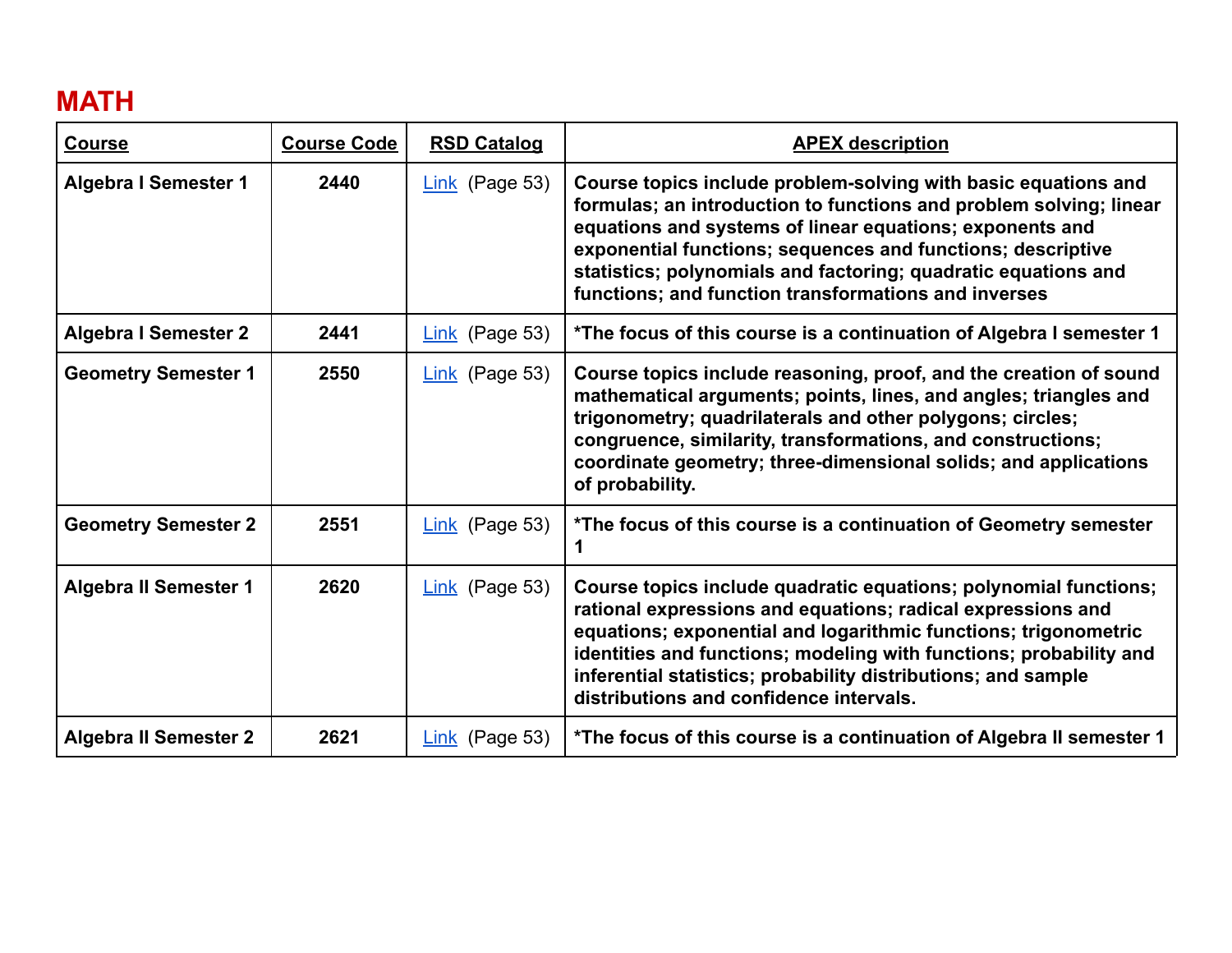### **FINE ARTS**

| <b>Course</b>                                 | <b>Course Code</b> | <b>RSD Catalog</b> | <b>APEX description</b>                                                                                                                                                                                                 |
|-----------------------------------------------|--------------------|--------------------|-------------------------------------------------------------------------------------------------------------------------------------------------------------------------------------------------------------------------|
| <b>Art Appreciation</b>                       | 7444               |                    | Students get an introduction to the basic principles of painting<br>and learn how to critique and compare works of art. Students<br>then explore prehistoric and early Greek and Roman art through<br>the 20th Century. |
| <b>Music Appreciation</b><br>-Early Composers | 7446               |                    | This course introduces students to the history, theory, and<br>genres of music and covers primitive musical forms as well as<br>classical music.                                                                        |
| <b>Music Appreciation</b><br>-Genres of Music | 7447               |                    | This course presents the rich modern musical traditions,<br>including American jazz, gospel, folk, soul, blues, Latin rhythms,<br>rock and roll, and hip-hop.                                                           |

# **HEALTH / PE (Semester / .5 credit)**

| <b>Course</b>     | <b>Course Code</b> | <b>RSD Catalog</b> | <b>APEX description</b>                                                                                                                                                                                                                                   |
|-------------------|--------------------|--------------------|-----------------------------------------------------------------------------------------------------------------------------------------------------------------------------------------------------------------------------------------------------------|
| <b>Health</b>     | 4550               | $Link$ (Page 42)   | This course focuses on a variety of health-related subjects,<br>including mental and emotional health, social health, nutrition,<br>physical fitness, substance use and abuse, disease prevention<br>and treatment, and injury prevention and safety.     |
| <b>General PE</b> | 6420               | $Link$ (Page 60)   | This course promotes personal physical fitness as well as<br>cardiovascular exercise and care, safe exercising, building<br>muscle strength and endurance, injury prevention, fitness skills,<br>goal setting, nutrition and diet, and stress management. |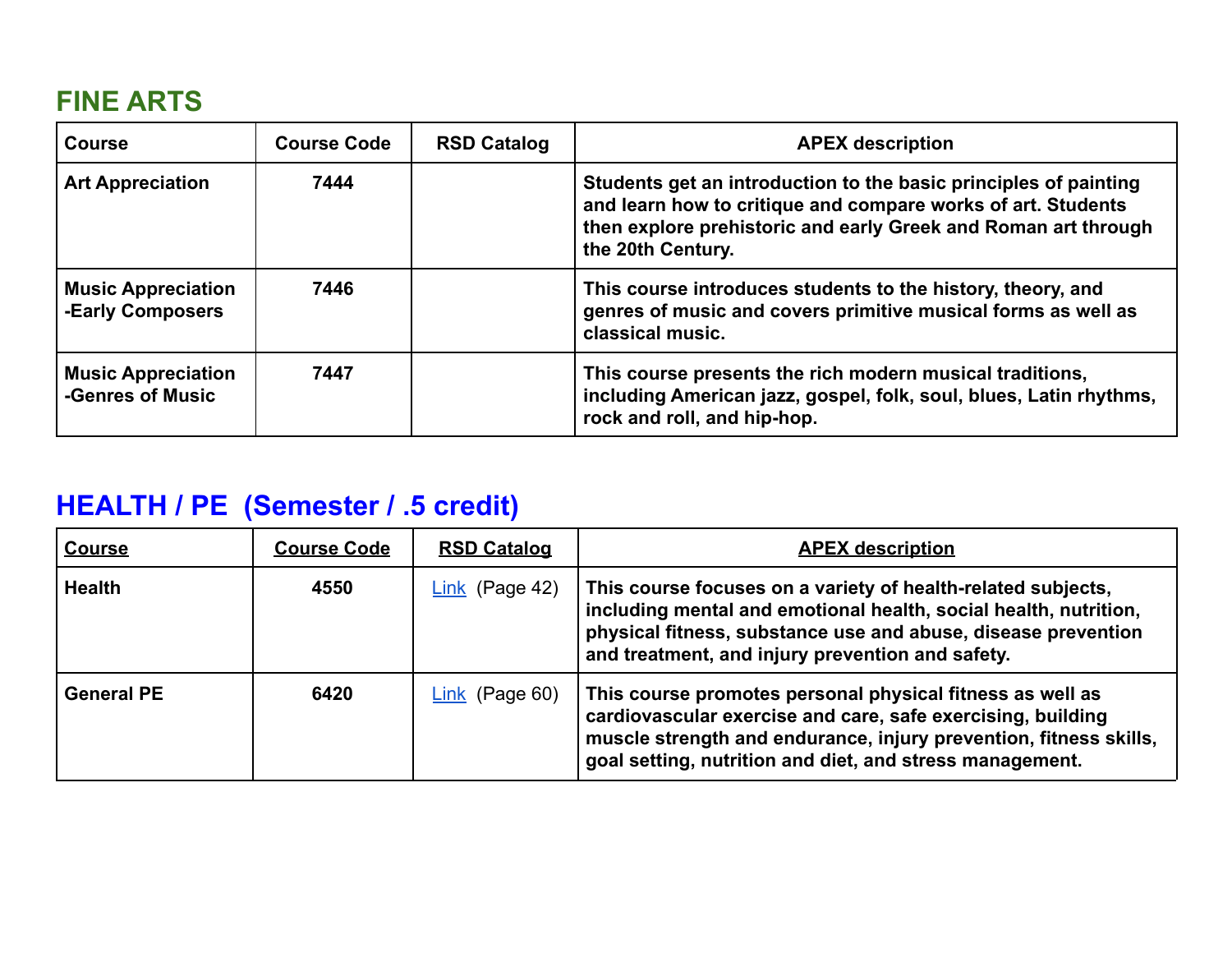# **CTE:**

| <b>Course</b>                         | <b>Course Code</b> | <b>RSD Catalog</b> | <b>Location: Richland High School</b>                                                                    |
|---------------------------------------|--------------------|--------------------|----------------------------------------------------------------------------------------------------------|
| <b>Careers and Financial Literacy</b> | 8630               | $Link$ (Page 15)   | This is not an APEX course.                                                                              |
| NO COST for this class.               |                    |                    | This is a financial literacy and career exploration                                                      |
| Dates:                                |                    |                    | course filled with key concepts and skills young                                                         |
| Week 1: June 16,17                    |                    |                    | adults need to be successful in post high school life.                                                   |
| Week 2: June 21-23(closed             |                    |                    | The financial literacy component of this course will                                                     |
| June 20, Monday)                      |                    |                    | expose you to basic concepts that will help prepare                                                      |
| Week 3: June 27-30                    |                    |                    | students for employment, further education and<br>financial security. In addition, students will prepare |
| Students need to attend each          |                    |                    | employment documents and participate in a mock                                                           |
| day for all 3 weeks                   |                    |                    | interview. This course provides key support in<br>meeting a non-credit graduation requirement: High      |
| Time: 8am - 1pm                       |                    |                    | <b>School and Beyond Plan.</b><br><b>GRADUATION REQUIREMENT. CTE Dual credit may</b>                     |
| <b>Location: RHS Mac Hall</b>         |                    |                    | be possible from CBC for students who pass with an<br>85% or better.                                     |